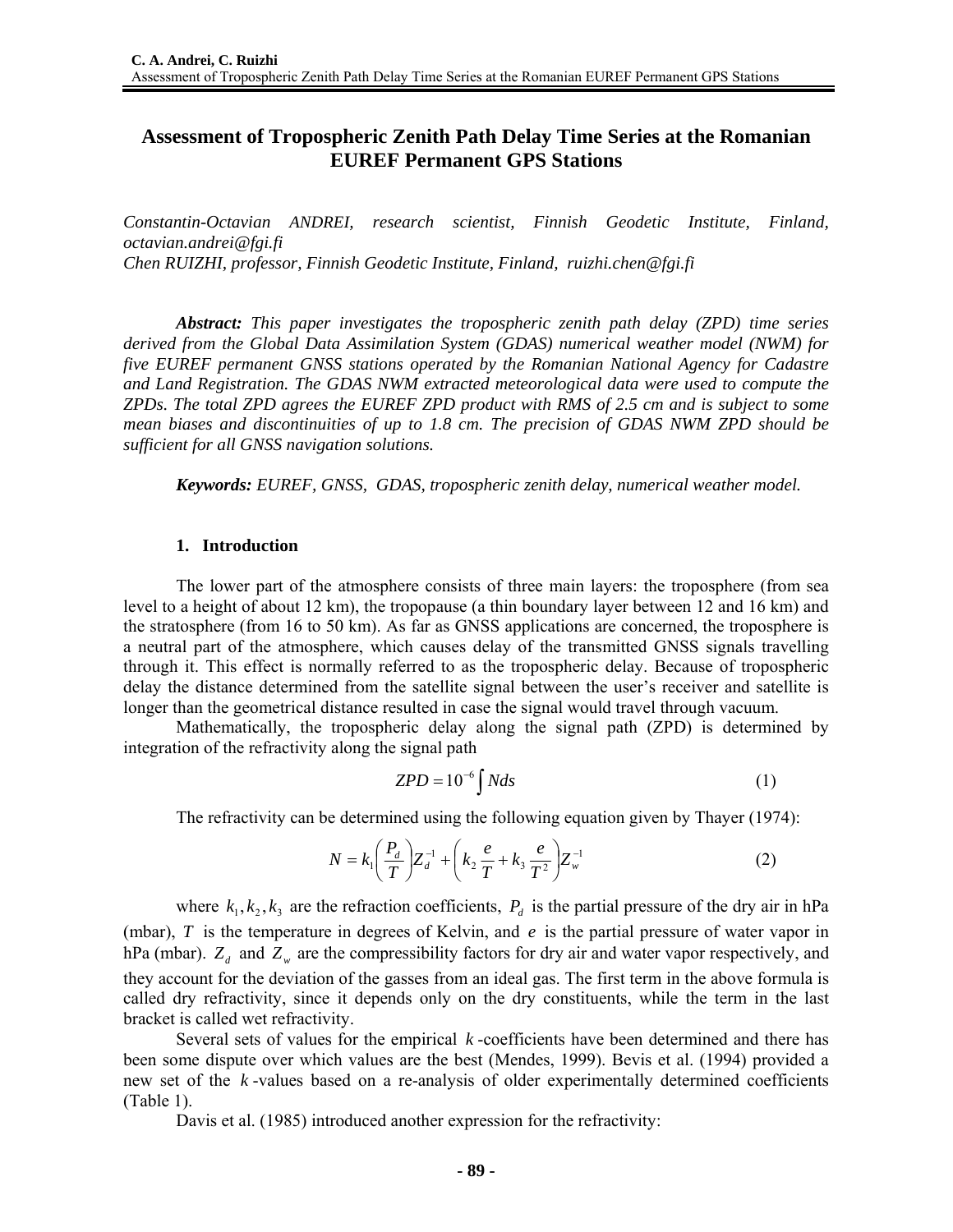$$
N = k_1 R_d \rho + \left(k_2' \frac{e}{T} + k_3 \frac{e}{T^2}\right) Z_w^{-1}
$$
 (3)

where the new coefficient is given as  $k'_2 = k_2 - k_1 M_w / M_d$ .  $M_w$  and  $M_d$  are the molar mass of water vapor and dry air, respectively. The first term in Eq.(3), albeit it is *hydrostatic refractivity*, includes the effect of water vapor via the total density  $\rho$ . The last term is still based on the water vapor and is thus still called *wet refractivity*, although the term non-hydrostatic refractivity is also found in the literature.

| Table T Reflactivity coefficients from Bevis et al. (1994) |                 |                          |                |  |  |  |  |  |  |
|------------------------------------------------------------|-----------------|--------------------------|----------------|--|--|--|--|--|--|
|                                                            | π,              |                          |                |  |  |  |  |  |  |
| K/hPa                                                      | K/hPa           | $\left  K^2/hPa \right $ | K/hPa          |  |  |  |  |  |  |
| $77.60 \pm 0.05$                                           | $70.40 \pm 2.2$ | $373900 \pm 12000$       | $22.1 \pm 2.2$ |  |  |  |  |  |  |

Table 1 Refractivity coefficients from Bevis et al. (1994)

Correspondingly to the hydrostatic and wet refractivity, the zenith path delay (ZPD) can now be divided into two parts:

$$
ZPD = 10^{-6} \int N_h ds + 10^{-6} \int N_w ds = ZHD + ZWD \tag{4}
$$

as a summation of the zenith hydrostatic delay (ZHD) and the zenith wet delay (ZWD).

The hydrostatic part of the delay comprises approximately 90% of the total tropospheric delay, with a magnitude of about 2.3 m in the zenith direction (Spilker, 1996). It is possible to predict ZHD to better than 1 mm using ground pressure only accurate to 0.3 mbar. The wet component is smaller ranging from a few mm in dry artic areas or in deserts to 40 cm in tropical regions (Spilker, 1996). Unlike the hydrostatic component, the wet component is less predictable even with the surface measurements due to wide fluctuation of the water vapor in the atmosphere.

In GNSS positioning tropospheric effect can either be estimated together with the other parameters within GNSS data processing software packages (Bernese, Gipsy, Gambit) or computed by means of global tropospheric delay models based on climate data (Saastamoinen, Hopfield, MOPS). Some of the models are explicitly dependent on the surface meteorological data and others are site dependent (the latitude and the height are required).

The total tropospheric delay for a satellite signal at an elevation angle  $(E)$  can be computed from the delay in the zenith direction multiplied by a mapping function,  $m(E)$ , one for each component. Thus the slant propagation delay ( *SPD* ) can be written as:

$$
SPD(E) = mh(E) \cdot ZHD + mw(E) \cdot ZWD
$$
 (5)

where  $m_h(E)$  and  $m_v(E)$  are the hydrostatic and wet mapping functions. The mapping factor is about 4 for 15° elevation angle, about 6 for 10° elevation, and about 10 for 5° elevation angle.

Several mapping functions have been proposed during the last decades such as Ifadis (1986), Herring (1992), Niell (1996). These mapping functions are adopted in the form of the continued fraction in  $1/\sin E$  as given in Eq.(6) and determined for both hydrostatic and wet component.

The number of terms determines the accuracy of the function. Niell (1996) found that three terms are sufficient to hold the error to less than  $1 \text{ mm}$  for elevations down to  $3^{\circ}$ . However, the mapping functions differ in parameterization of the coefficients *a*, *b* and *c* .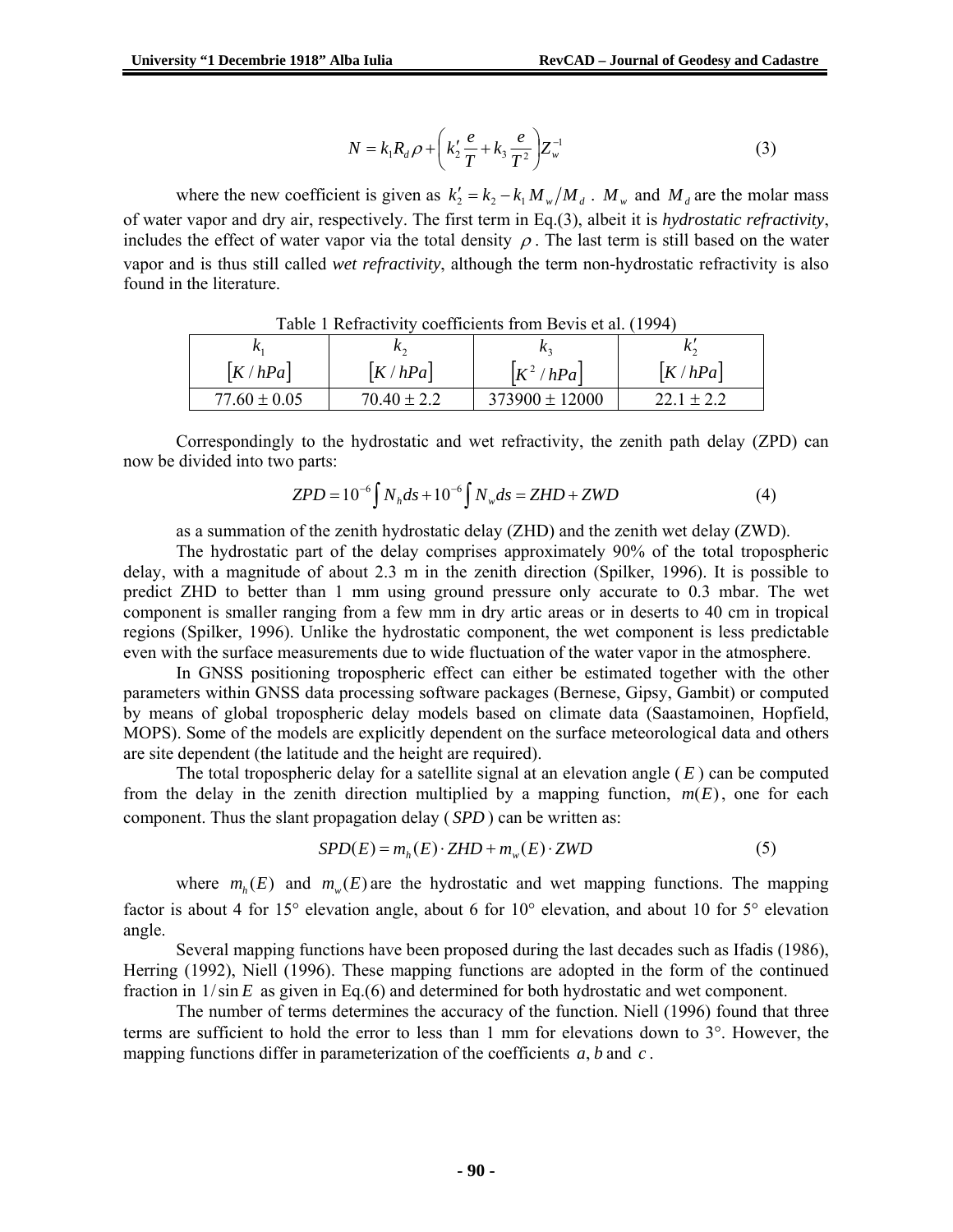$$
M(E) = \frac{1 + \frac{a}{1 + \frac{b}{1 + c}}}{\sin E + \frac{a}{\sin E + \frac{b}{\sin E + c}}}
$$
(6)

More recently, some enhanced mapping functions have been introduced. Mapping functions like the Isobaric Mapping Function IMF (Niell, 2000), Vienna Mapping Functions VMF1 (Boehm, 2004) or Global Mapping Function GMF (Boehm et al., 2006) are based on data from numerical weather model (NWM) such as the ECMWF (European Centre for Medium-Range Weather Forecasts) model. Although all three NWM-based mapping functions use output of the ECMWF model, they differ in the easiness of parameter computation and the amount of data used from NWM.

The main purpose of this study is to compare the zenith path delays derived from numerical weather model (NWM ZPDs) obtained at the Romanian EUREF permanent GNSS stations to the EUREF ZPD product released with a latency of approximately 4 weeks. The files can be downloaded from the EUREF product directory at  $BKG<sup>1</sup>$  (Bundesamt für Kartographie und Geodäsie) since GPS week 1110 (April 15<sup>th</sup>, 2001). For the comparison a period of two years was used, i.e., February 2006 – February 2008.

Table 2 Approximate positions (latitude, longitude and ellipsoidal height) of the Romanian EUREF GNSS stations used for comparisons, during February 2006 – February 2008

| <b>Station</b> | Name             |                 | λ               | h(m)  |
|----------------|------------------|-----------------|-----------------|-------|
| <b>BACA</b>    | Bacau            | 46°34'          | $26^{\circ}55'$ | 2192  |
| <b>BAJA</b>    | Baia Mare        | 47°39'          | 23°33'          | 271.0 |
| <b>BUCU</b>    | <b>Bucuresti</b> | 46°34'          | 26°55'          | 2192  |
| <b>COST</b>    | Constanta        | $44^{\circ}10'$ | 28°39'          | 46.1  |
| <b>DEVA</b>    | Deva             | 45°53'          | 22°55'          | 246.7 |

### **2. GNSS network in Romanian**

Continuous development and improvement of satellite-based technologies and services in the last decades introduced the necessity for a new approach to maintain and develop the Romanian geodetic network. After 1990, the satellite-based techniques came to Romania and were included in different project applications that concerned geodesy, surveying, cadastre or geographical information systems. Among various projects, the most important is the one conducted by the Romanian National Agency for Cadastre and Land Registration (NACLR) aiming to establish, control, monitor and maintain a national network of GNSS permanent stations (RN-SGP).

The first step was done in 1999; the Faculty of Geodesy, at Bucharest Technical University of Civil Engineering established the first GPS permanent station with the help of the Bundesamt für Kartographie und Geodäsie from Frankfurt a.M., Germany. The station was first included in the European permanent network and later became also a member of the global International GNSS Service (IGS) network.

Between 2001-2003, five new permanent GPS/GNSS stations were installed in municipalities of Suceava, Cluj, Timişoara, Sibiu and Brăila and included in the national network along with the station from Bucharest. After 2003, the development process continued with

 1 ftp://igs.bkg.bund.de/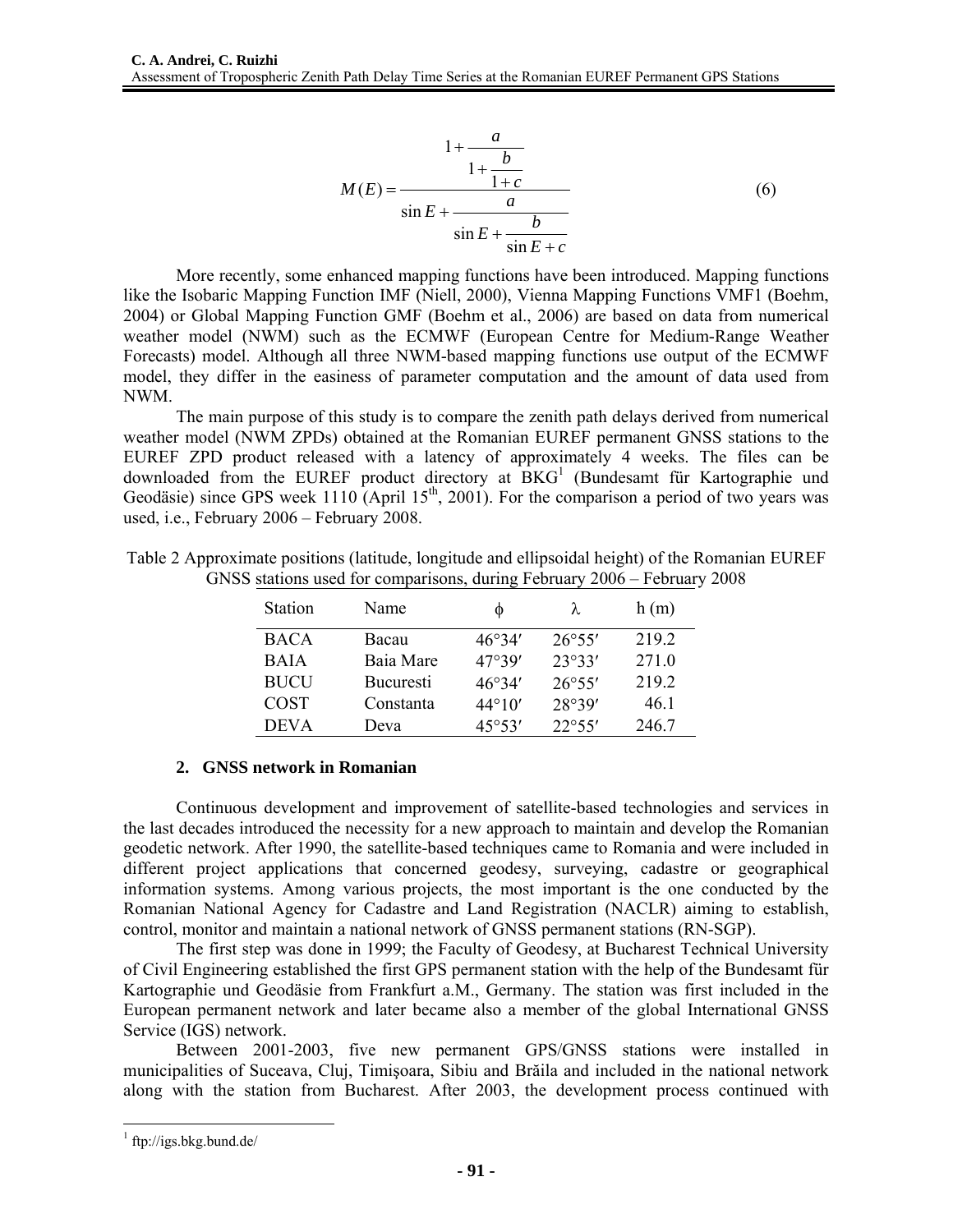installation more GPS/GNSS receivers and including more permanent stations distributed homogenously over the Romania's territory (which has an area of approximately 237000  $\text{km}^2$ ). Nowadays, there are more than 30 GPS/GNSS permanent stations available and the development process continues till a density of 50 km is achieved<sup>2</sup>.



Fig 1. Perspective vision of the Romanian GNSS permanent station national network (RN-SGP) given by the Monitor and Control Centre (CMC) of the Romanian National Agency for Cadastre and Land Registration (NACLR) for the year 2008

This effort done by the Romanian authorities did not remain without international answer. Consequently, the EUREF organization decided to include four of the Romanian GNSS stations (BACA, BAIA, COST, DEVA) in its EUREF permanent network (EPN, established in 1995), starting from February  $12^{th}$ , 2006 (EUREF mail no. 2697<sup>3</sup>) in addition to the already included BUCU station. Moreover, discussions have been started on the creation of an EPN Local Analysis Centre located at Faculty of Geodesy in Bucharest.

## **3. Global Data Assimilation System model**

The global GDAS numeric weather model used for this study is produced by the National Centers for Environmental Prediction (NCEP) of the US National Oceanic and Atmospheric Administration (NOAA). The system produces data with a temporal resolution of 6 hours with 3 h forecast cycles. This means that the final analysis takes place 4 times per day, i.e., at 00, 06, 12 and 18 UTC and serves as basis for predictions in 3 h intervals. The output data has a horizontal resolution of 1 degree  $\times$  1 degree and a vertical resolution of 23 pressure layers up to 20 hPa (Figure 2). The GDAS weather fields contain 35 different quantities, but the most interesting for this study were geopotential height (23 layers: 1000, 975, 950, 925, 900, 850, 800, 750, 700, 650, 600, 550, 500, 450, 400, 350, 300, 250, 200, 150, 100, 50, 20 hPa), temperature (23 layers, same pressure layers as for geopotential height) and relative humidity (21 layers, same as the previous two quantities except the last two of 50 and 20 hPa).

 2 http://www.cngcft.ro/dgc/rnsgp.htm

<sup>3</sup> http://www.epncb.oma.be/ftp/mail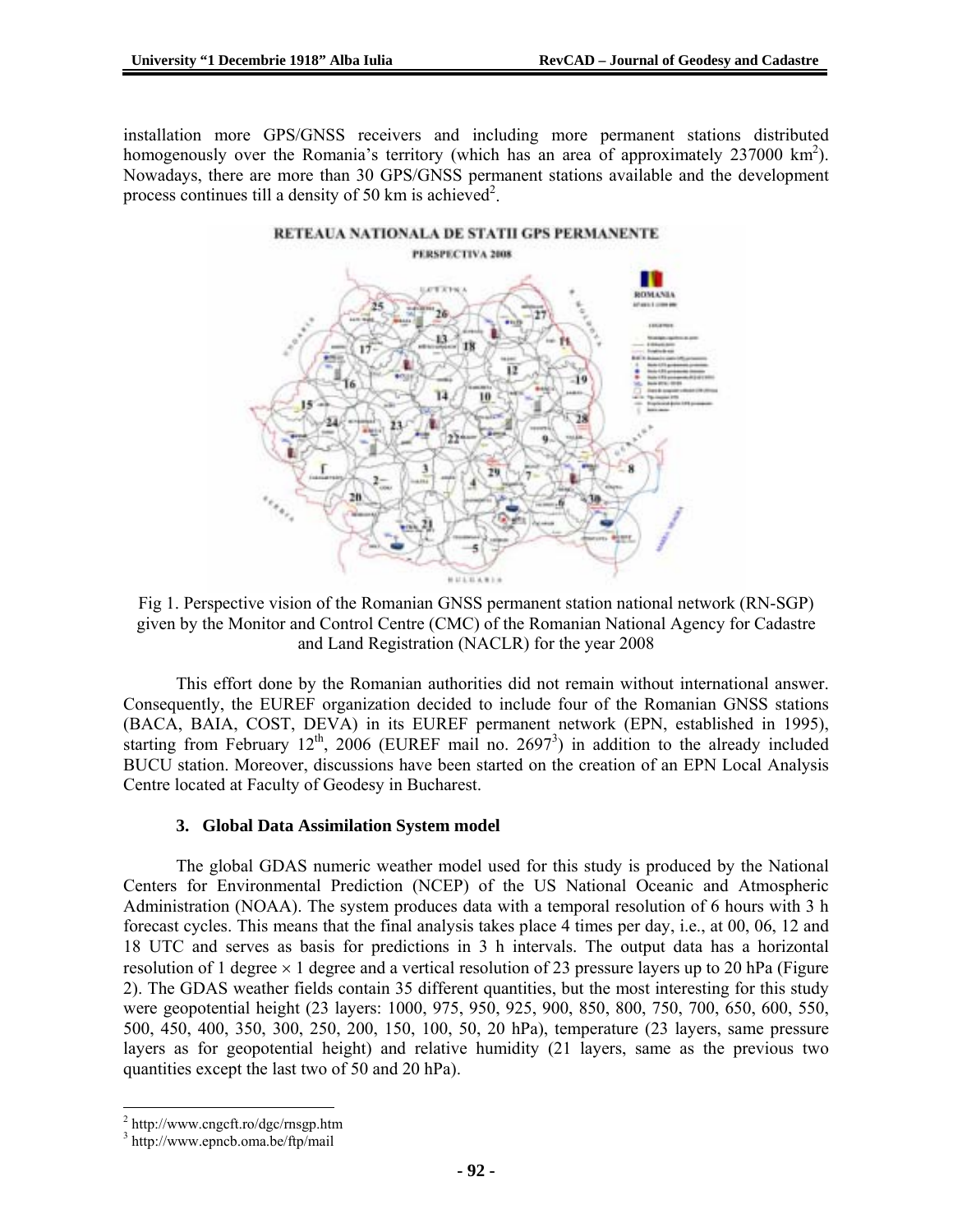

longitude [degree]

Fig 2. Data representation in the Global Data Assimilation System (GDAS) numerical weather model (NWM)

Schueler (2001) analyzed different approaches to extract meteorological data from a NWM. In brief, three main steps for data extraction might be carried out: (1) vertical interpolation that is performed with respect to the observing site height above mean sea level for all four nearest neighbouring horizontal grid points of a weather field. Pressure data are interpolated by an exponential function, while temperature and relative humidity are obtained by linear interpolation; (2) horizontal interpolation that is performed with all four neighbouring points using normalized weights defined by the reciprocal spherical distance between the observing site and grid point; and (3) temporal interpolation or interpolation in the time domain that is performed using either linear functions (when the forecast values are outputted) or cubic splines (in case of four epochs per day).

As mentioned earlier, many tropospheric models need meteorological information at the height of the observing site as input, with pressure being of an essential parameter for determination of hydrostatic zenith delay as showed in Davis et al. (1985)

$$
ZHD = 0.002277 \cdot \frac{P}{1 - 0.00266 \cdot \cos(2\varphi) - 0.28 \cdot 10^{-6} h}
$$
(7)

while temperature and relative humidity are usually required in modelling the wet zenith delay as given in Saastamoinen (1973).

$$
ZWD = 0.002277 \cdot \left(\frac{1255}{T} + 0.05\right) \cdot e \tag{8}
$$

where *P* denotes the total pressure in hPa, *T* denotes the temperature in °K, *e* denotes the water vapor partial pressure in hPa, and  $(\varphi, h)$  representing the latitude and the height in meter at the observing site.

Because relative humidity is temperature dependent and water vapor partial pressure ( *e* ) is the quantity required in the computation of the wet component of the delay, the following equation is used to convert relative humidity ( *RH* ) to water vapor partial pressure (Leick, 1995):

$$
e = 6.108 \cdot \frac{RH}{100} \cdot \exp\left(\frac{17.15 \cdot T - 4684}{T - 38.45}\right)
$$
(9)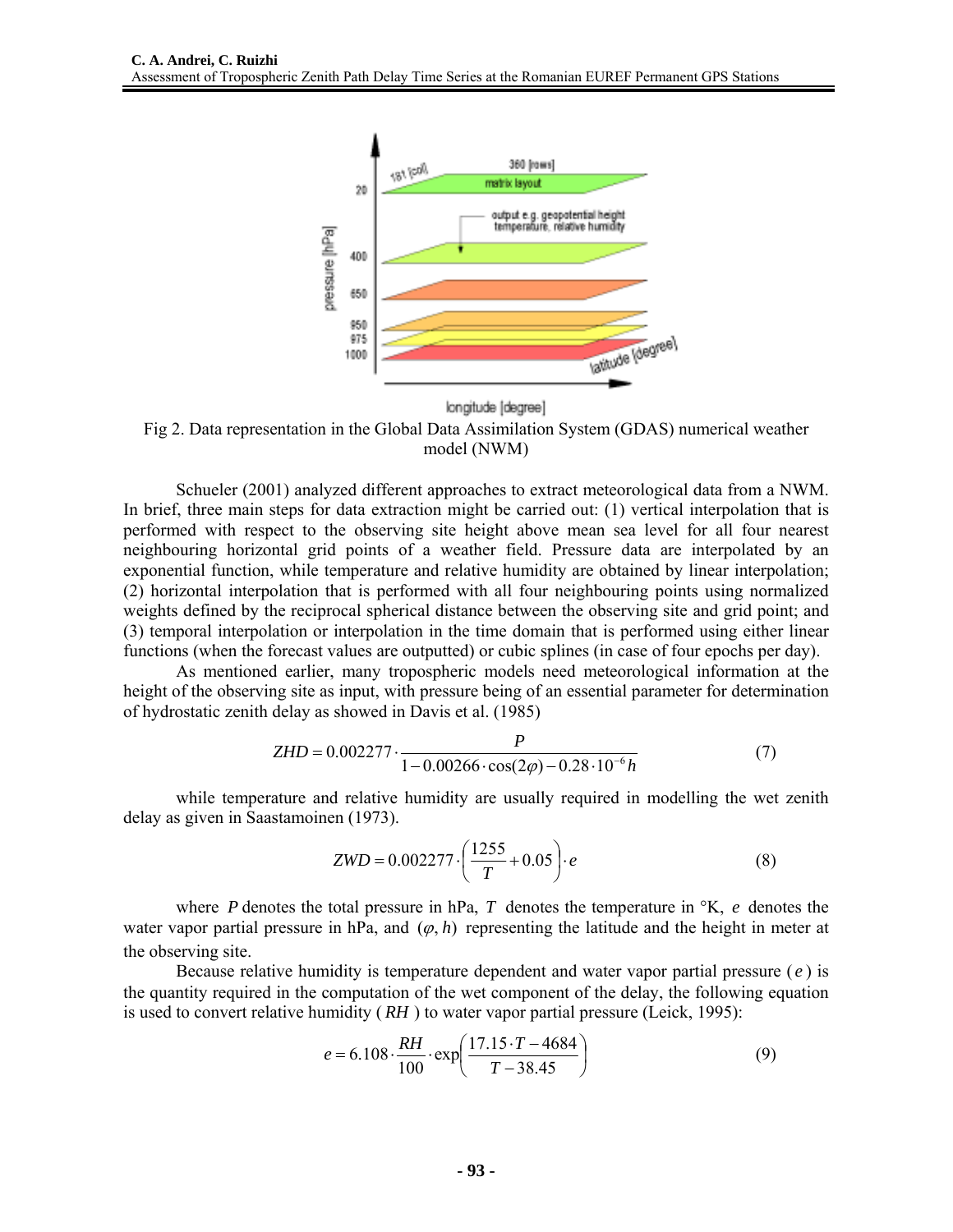#### **4. Data analysis and discussions**

The computation of the tropospheric delay was carried out using an application developed on the basis of the object-oriented approach in C++ programming language. The implemented computational procedure consists of three main steps. In the first step the meteorological data are extracted from GDAS NWM according with the position (geocentric latitude, longitude and orthometric height) and time for each station. In the second step, the hydrostatic and wet components are calculated based on Eqs.(7), (8) and (9), and in the third step the slant tropospheric delay is obtained by using GMF (NWM-derived mapping function). In case of zenith tropospheric delay calculation, the slant angle equals 90° and all mapping functions at zenith equals to unity.

#### **4.1. Meteorological data comparison**

Because three stations (BACA, BAIA and DEVA) are also equipped with meteorological sensors (MET 3A), a comparison of the GDAS extracted meteorological data was carried out with respect to the values collected by the in situ meteorological sensors, which according with MET 3A technical specifications have an accuracy of  $\pm 0.08$  hPa for pressure from 620 to 1100 hPa,  $\pm 0.1$ °C for temperatures between –50 and +60 $^{\circ}$ C and 2% accuracy for relative humidity at 25 $^{\circ}$ C. Table 3 summarizes the statistics of this assessment. The mean bias and standard deviation of the differences between GDAS NWM extracted and in situ pressure data demonstrate a good agreement, with a maximum standard deviation of 0.85 hPa. This approximately corresponds to 2 mm uncertainty in the hydrostatic component. In addition, mean biases are also within acceptable limits for temperature, with a standard deviation less than 2.5°C. Furthermore, a good agreement is obtained for the relative humidity; only BAIA station is a bit out of range with a systematic error of 7.4. However, the standard deviations for the relative humidity at all three stations are larger than 10 %. This result may be caused by the fact that GDAS model is global and tends to smooth the extracted quantities, whereas the relative humidity depends mainly on local atmospheric conditions. Figure 3 shows the histograms of the differences between GDAS NWM and in situ meteorological parameters. As one can see, despite the fact that the NWM-extracted meteorological data may have some offsets with respect to the in situ observations, they are reliable and can be used to compute tropospheric delays in absence of in situ observation.

| <b>Station</b> | Meteo           |         |          |       |       |       |         |
|----------------|-----------------|---------|----------|-------|-------|-------|---------|
| name           | quantity        | Mean    | Min      | Max   | Std   | RMS   | Samples |
|                | P(hPa)          | 0.48    | $-4.00$  | 4.40  | 0.84  | 0.97  | 17224   |
| BACA           | $T (^{\circ}C)$ | 0.15    | $-8.20$  | 12.30 | 2.52  | 2.52  | 17224   |
|                | RH (%)          | $-3.35$ | $-63.10$ | 64.40 | 14.03 | 14.42 | 17224   |
|                | P(hPa)          | $-0.96$ | $-4.90$  | 2.60  | 0.63  | 1.14  | 16530   |
| <b>BAIA</b>    | $T (^{\circ}C)$ | $-0.49$ | $-9.70$  | 7.80  | 2.21  | 2.26  | 16530   |
|                | RH (%)          | $-0.85$ | $-49.50$ | 56.50 | 12.90 | 12.93 | 16530   |
|                | P(hPa)          | $-0.75$ | $-4.50$  | 4.00  | 0.77  | 1.08  | 17079   |
| <b>DEVA</b>    | $T (^{\circ}C)$ | 0.87    | $-8.20$  | 12.80 | 2.90  | 3.02  | 17079   |
|                | RH (%)          | $-7.38$ | $-77.60$ | 50.60 | 15.83 | 17.47 | 17079   |

|  |  | Table 3 Statistical results of the assessment of NWM-extracted meteorological parameters |  |
|--|--|------------------------------------------------------------------------------------------|--|
|  |  |                                                                                          |  |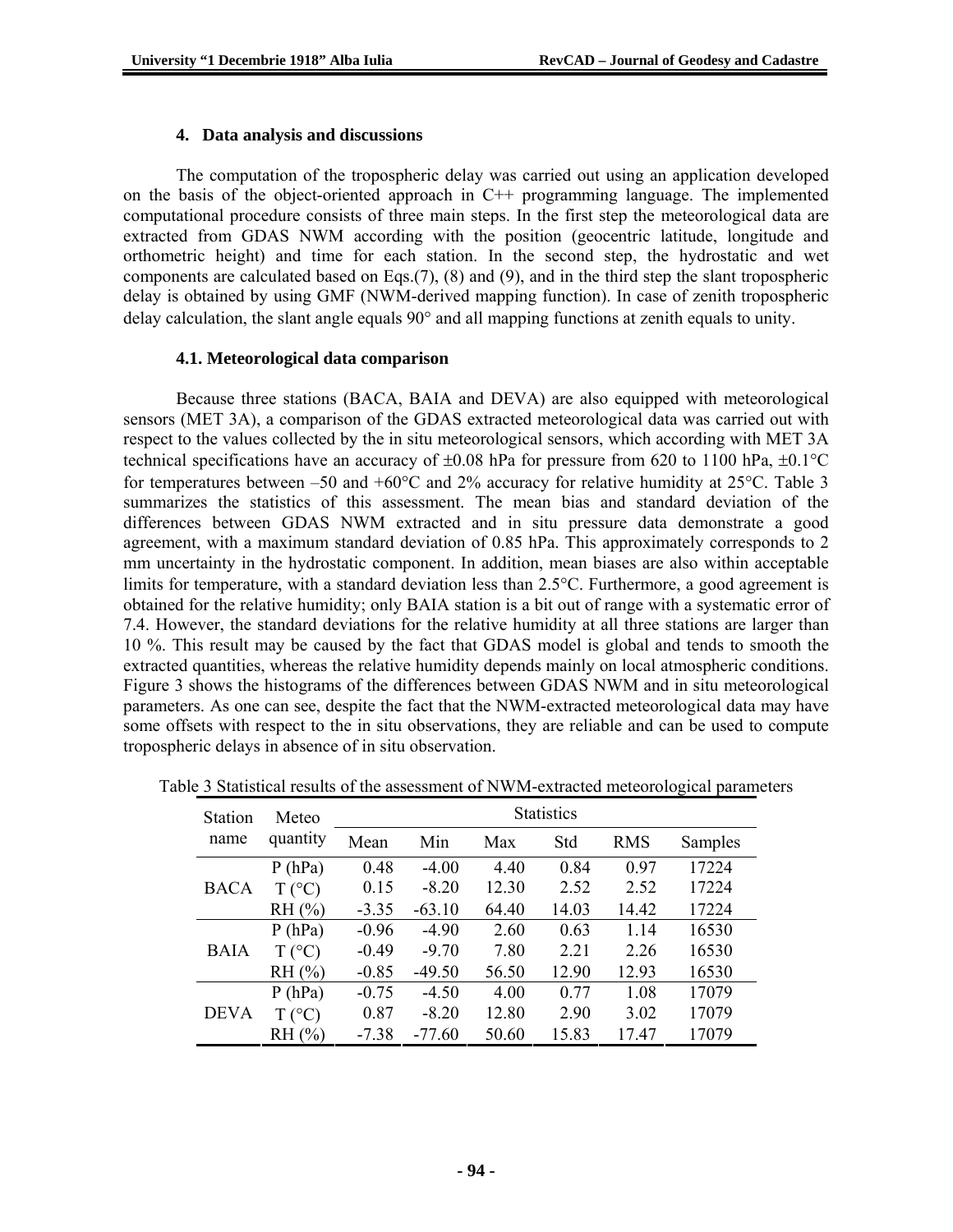

Fig 3. Histograms of the GDAS NWM-extracted and in situ meteorological parameters (pressure, temperature and relative humidity) for three of test stations: BACA (up), BAIA (middle) and DEVA (down)

#### **4.2. GDAS NWM ZPD assessment**

The extended network of EPN permanent stations, with its high number of Local Analysis Centres (LAC), motivated the decision to create a special project named "Troposphere Parameter Estimation" in which the EUREF ZPD product is generated as a by-product of the parameter estimation by the routine analysis. In the first step a combined solution is produced in postprocessing mode similar to the combination of the  $SINEX<sup>4</sup>$  files for the derivation of the combined coordinate product. The EPN LACs contribute to the project with daily troposphere solutions on the basis of precise orbits. The combination is carried out following today's IGS standards: epoch-wise combination of the individual solutions as weighted mean with rigorous outlier detection in consecutive steps. Biases between the individual solutions and the mean have to be taken into account; this way jumps will be avoided if single observations of the individual solutions we missed. The output file (EURwwwwd.TRO $5$ ) contains the combined troposphere estimates with a hourly sampling rate. Since the precision of EUREF ZPD solutions is close to the precision of IGS SINEX ZPD estimates, i.e., 6 mm or better (Kouba, 2003) these values can be used as a reference for the assessment of GDAS NWM ZPDs.

 4 SINEX is the acronym for Software INdependent EXchange

<sup>&</sup>lt;sup>5</sup> wwwwd denotes the GPS week and day of the week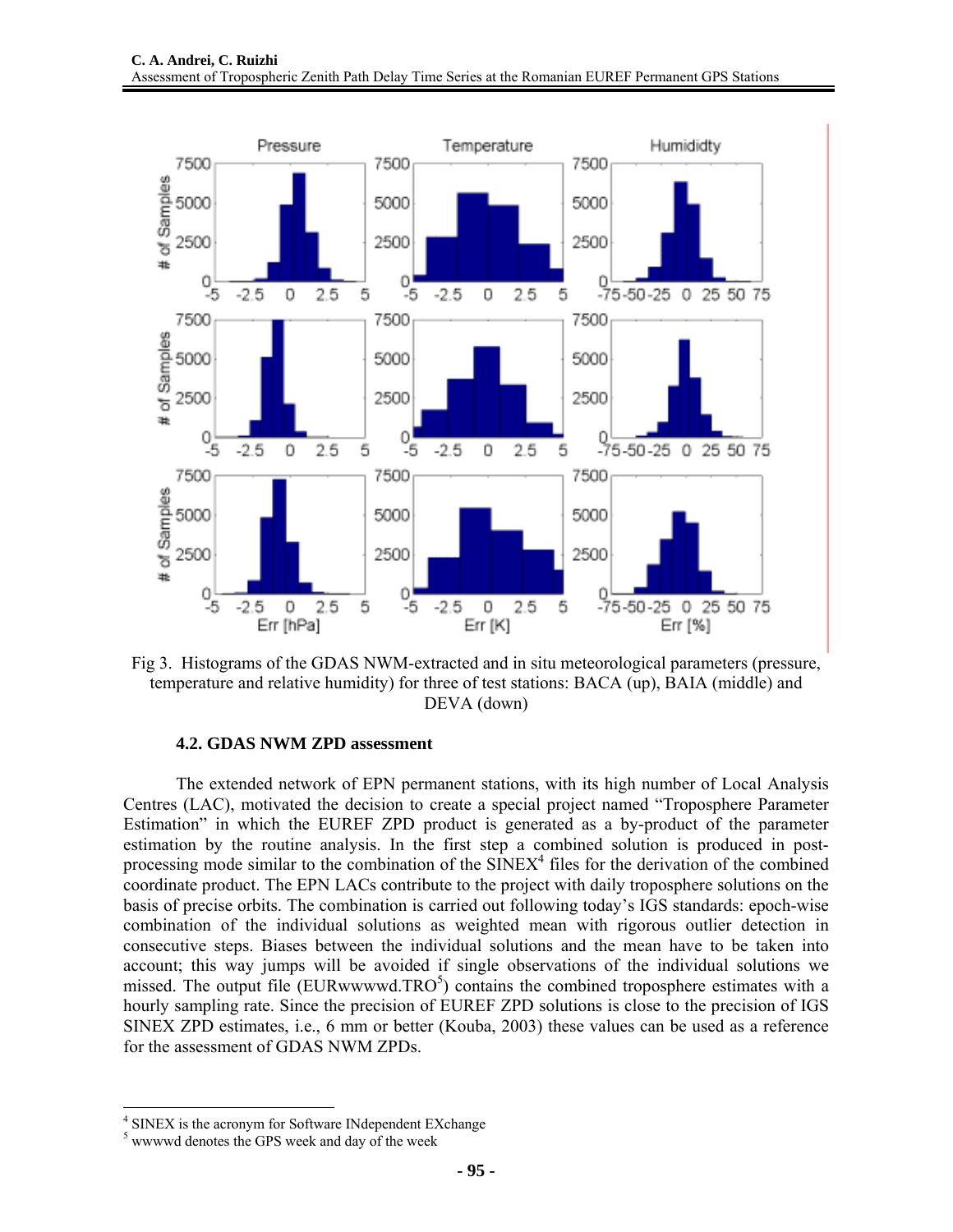

Fig 4. The GDAS NWM ZPD differences with respect to EUREF ZPD solutions for the Romanian EUREF GNSS test stations, only one (0-h UT) epoch is used for each day during the interval February 2006 - February 2008

Figure 4 shows the differences between GDAS NWM ZPD solutions and the EUREF ZPDs for the two-year considered time interval (February 2006 – February 2008). Some discontinuities can be seen for two stations (BUCU and COST), especially in the summer season, that go up to 10 cm. Figure 5 confirms the above results and also shows a seasonal feature by plotting the monthly differences statistics (mean bias and standard deviation). A special attention should be paid to the results for COST station. Due to closeness of this station to the Black Sea, the atmospheric water vapor measurements will record a higher variation compared with the stations located inside the country. This fact affects the wet component estimation. Both Figures 4 and 5 also confirm that the GDAS NWM tends to underpredict the ZPDs, at least for the case of Romanian territory.

Table 4 (left) shows the mean biases and standard deviations for the hourly differences of the GDAS NWM ZPD and EUREF ZPD solutions for all 5 Romanian EUREF stations. The largest standard deviation of the total ZPD differences is observed for stations BUCU and COST. While station COST presents the smallest mean bias, BUCU station mean bias is the largest. To prevent oversampling and causing rather too optimistic statistic, only the first (0-h UT) epoch of each day was used in Figure 4 and Table 4 (right).

Table 4 Means and standard deviations ( $1\sigma$ ) of differences of the total ZPD of the GDAS NWM and EUREF solutions based on hourly data (left side) and at 0-h UT for February 2006 – February 2008

| ---         |                          |     |            |                |  |                                    |     |            |         |
|-------------|--------------------------|-----|------------|----------------|--|------------------------------------|-----|------------|---------|
| Station     | Statistics (hourly data) |     |            |                |  | Statistics (only one epoch 0-h UT) |     |            |         |
| name        | Mean                     | Std | <b>RMS</b> | <b>Samples</b> |  | Mean                               | Std | <b>RMS</b> | Samples |
| <b>BACA</b> | $-0.4$                   |     | 2.2        | 17272          |  | $-06$                              | 2.1 | 22         | 719     |
| <b>BAIA</b> | $-10$                    | 21  | 24         | 17291          |  | -11                                | 2.1 | 24         | 719     |
| <b>BUCU</b> | -18                      | 26  | 31         | 18015          |  | $-17$                              | 2.4 | 3.0        | 749     |
| <b>COST</b> | 0 <sub>1</sub>           | 26  | 2.6        | 16770          |  | 01                                 | 2.7 | 27         | 702     |
| <b>DEVA</b> | -14                      | フ 3 | 27         | 16962          |  | -14                                | 22  | 26         | 678     |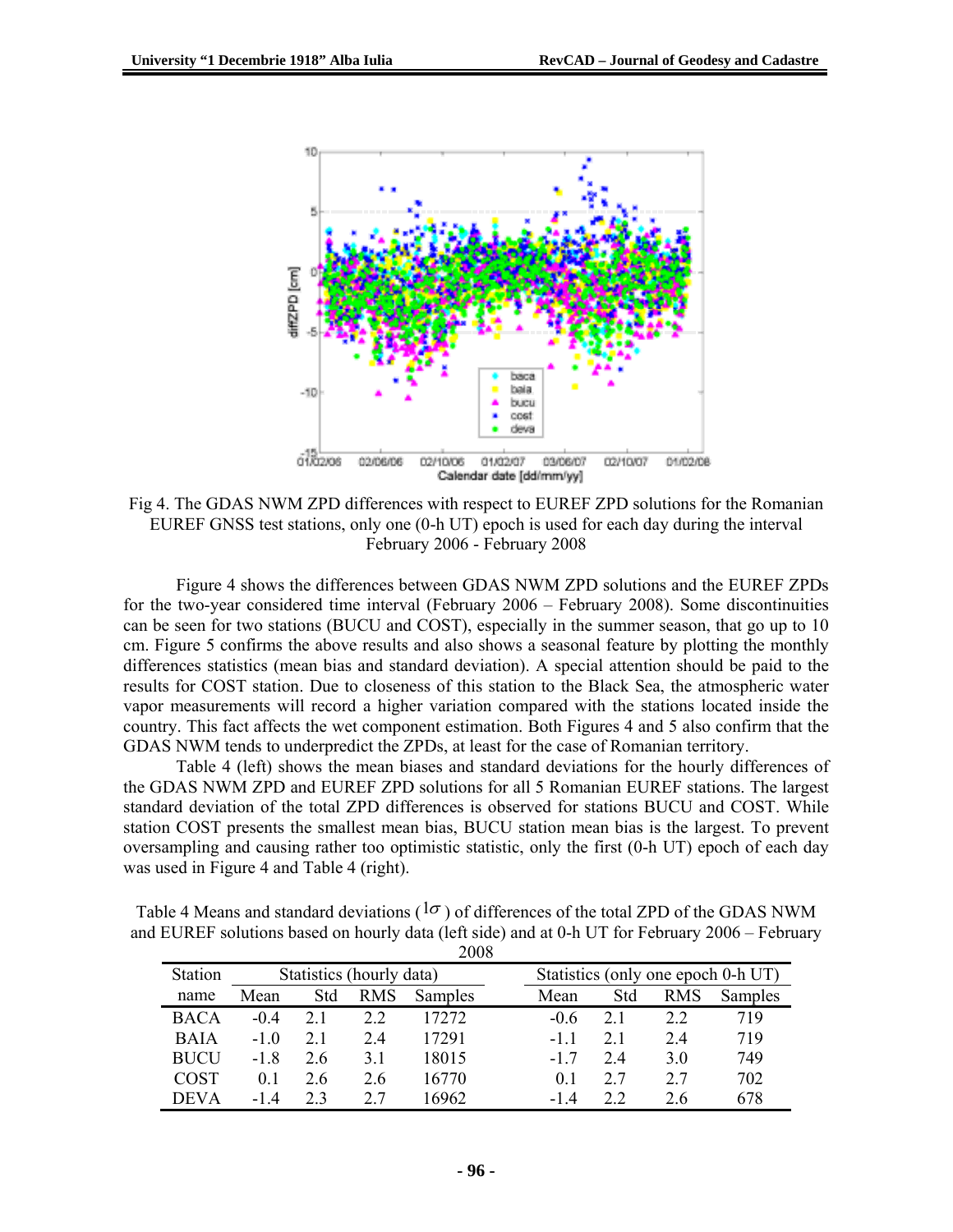

Fig 5. Monthly mean biases and standard deviations of the differences (GDAS NWM – EUREF) for the 5 Romanian EUREF GNSS stations, during February 2006 – February 2008. Hourly differences were considered in the monthly statistics

### **5. Conclusions**

The GDAS NWM ZPDs estimated at the Romanian EUREF permanent GNSS stations demonstrate a good agreement with the EUREF solutions. There were, however, some notable exceptions of large differences and discontinuities, up to 10 cm, most of which were attributable to the NWM extracted meteorological parameters. While the NWM extracted pressure data were well compared (less then 0.85 hPa in standard deviation) with the in situ meteorological measurements, the temperature and especially relative humidity showed a poor agreement with sensors data. While temperature agreement was less then  $3^{\circ}$ C in standard deviation, the relative humidity agreement was around 15%. Poor estimation of the relative humidity also means poor estimation of the partial pressure of water vapor, which combined with temperature lead to less accurate estimation of the wet component of the tropospheric delay.

Since a medium resolution model was used in this investigation and the covered area was limited to  $4^{\circ} \times 6^{\circ}$  degrees, it is expected that a higher resolution model will improve these results. Even so, the fact that the GDAS NWM tropospheric delays agree the EUREF solutions at a level of 2-3 cm for any location almost in real-time, makes them useful not only for static, but also for kinematic and sub-meter positioning.

#### **6. Acknowledgements**

 The in situ data and EUREF ZPD combined solution (Bruyninx C., 2004) was used here. The first author is grateful to the Finnish Geodetic Institute for the financial and technical supports offered in pursuing his doctoral research in Finland.